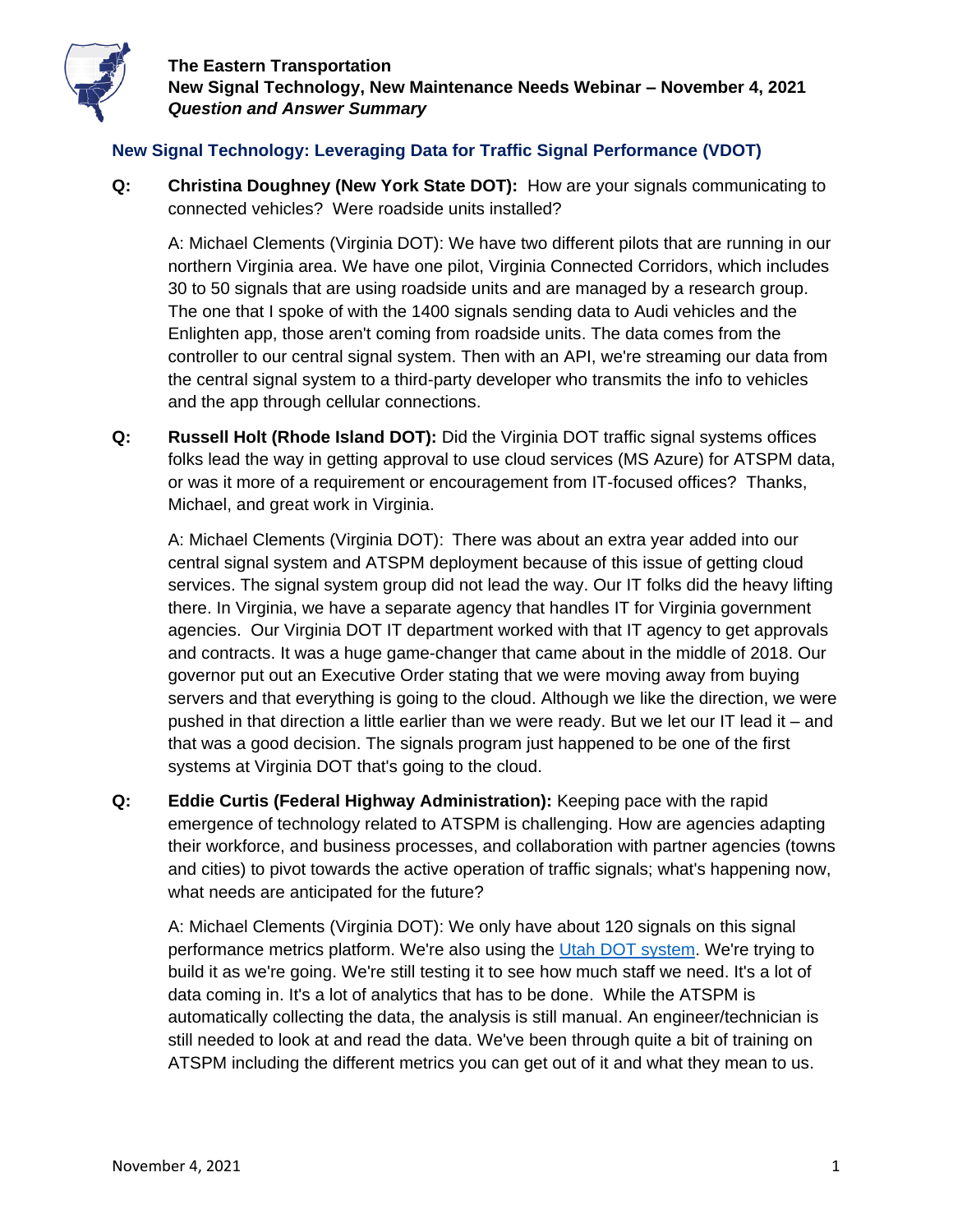

My team has been providing that training. We're also watching other states that are further along than we are to see what they are doing and what staffing and resource needs they are encountering based on the number of signals they operate. We hope to get to that level quickly.

**Q: Lisa Schletzbaum (Massachusetts DOT):** Is there a safety issue with the SPaT related slowdown of vehicles and the non-SPaT equipped "faster" cars?

A: Michael Clements (Virginia DOT): As far as I know we haven't seen a safety issue with it at this point. I don't believe enough vehicles are using it on the roadway system: right now it's only Audi vehicles that are 2018 or newer. In addition, it's only operating in a part of the state which is fairly congested and often does not see travel speeds at the posted speed limit. We haven't seen safety issues yet, however, that's a good research project for us to start looking at to see what effect the SPaT data has on safety.

**Q: Evarist Ruhazwe (Florida DOT):** What is your transition plan from DSRC to C-V2X units?

A: Michael Clements (Virginia DOT): I'm not involved with that at Virginia DOT directly. I believe we're testing both forms of SPaT data communication at this time.

**Q: Hazem El-Assar (Orange County, FL):** Did you upgrade your detection system to get ATSPM data?

A: Michael Clements (Virginia DOT): We have upgraded some of our detectors. We started with just the mentality of let's get ATSPM out there. There are quite a few metrics you can get without having great detection. We have pretty decent detection at most of our signals, but one of our next steps is to go through with the process of deploying better detection at key intersections. Where we have video detection you can do a lot more than you can where we have specific/limited loop detection in the pavement.

**Q: Evarist Ruhazwe (Florida DOT):** 1. Which software platform are you using for ATSPM? 2. How does ATSPM leverage for technicians' shortage (for maintenance purposes) at maintaining agencies?

A: Michael Clements (Virginia DOT): We are using the UDOT freeware.

I think like most states we do have a signal maintenance technician shortage; signal technicians are hard to come by sometimes. I do believe one of the side effects of ATSPM is going to be we will know a lot more about what equipment is failing at our signals and if we want to be proactive, we're going to need to get it fixed. This knowledge is going to lead to more maintenance. I think those two are going to play together - we have a staffing shortage and we're going to know about more needs than we have traditionally been aware of with limited monitoring capabilities.

**Q: Abiola Ajaka (Massachusetts DOT):** How does the SPAT system account for emergency vehicles and regular traffic at an intersection?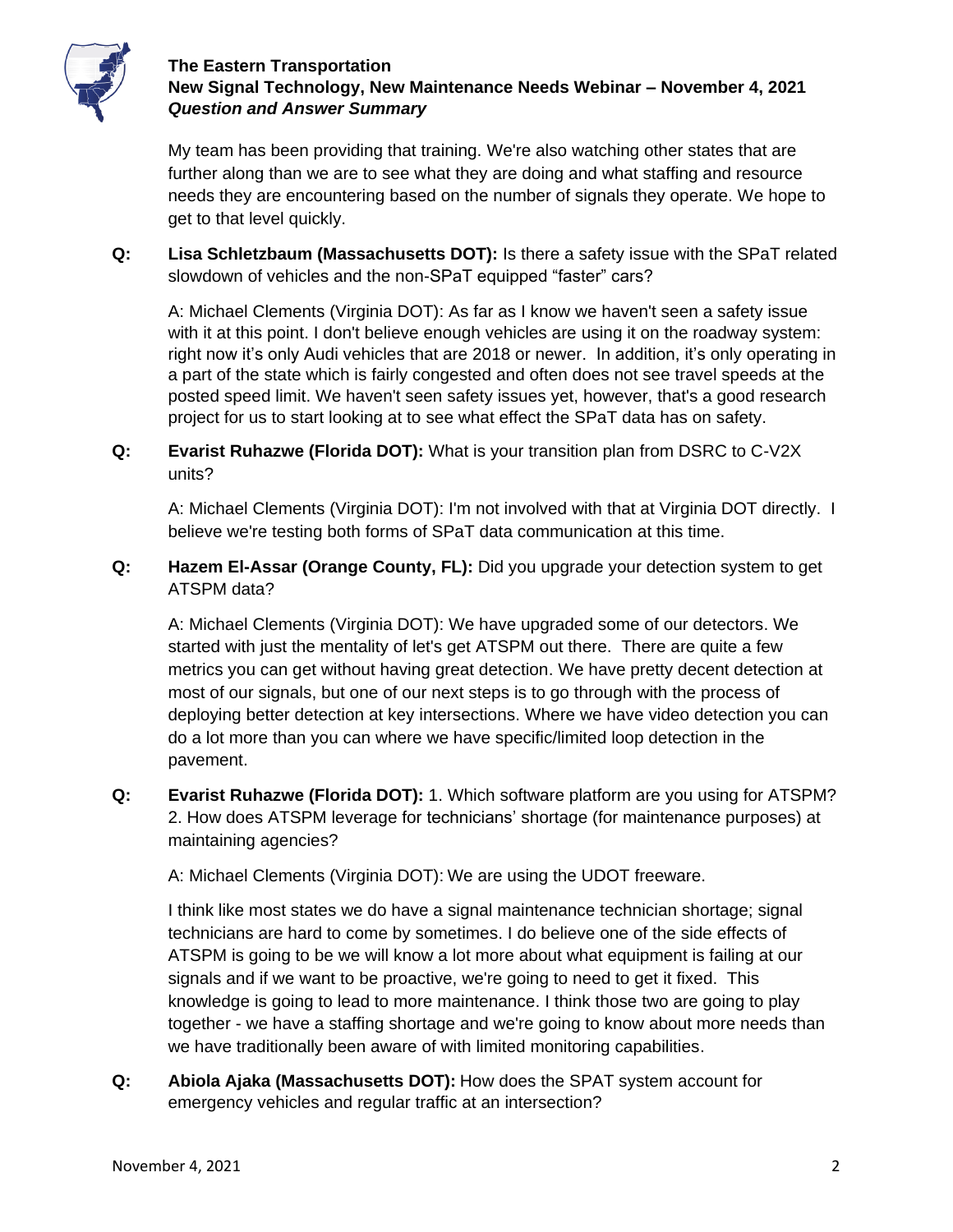

A: Michael Clements (Virginia DOT): Our central signal system and controllers know when they go into emergency vehicle preemption mode. That information is transmitted through that API to a third-party app.

**Q: Stan Young (The Eastern Transportation Coalition):** Are you dabbling in the 'Virtual ATSPMs' - that is ATSPMs from probe or connected vehicle data?

A: Michael Clements (Virginia DOT): We're not dabbling yet in the data coming in from vehicles. We're still considering the security implications of allowing data in. Right now, all Virginia DOT data goes out so we're not pulling data in from vehicles yet.

# **The Evolution of GDOT Traffic Signals: From Regional Traffic Operations to SigOps**

**Q: Russell Holt (Rhode Island DOT):** Collecting all that performance measures data from signals is great and impressive, but I assume there have been some challenges with actually using that data. Can you share anything more on such challenges, or is Georgia DOT's system so robust at this point that the actions and projects are advanced based on the performance measures?

A: Andrew Heath (Georgia DOT): I agree with that statement; translating data and dashboards into actions is easier said than done. We support those platforms with regular and routine meetings with our partners and with our consultant resources to drive accountability and action. When we're seeing information, the question is what are we doing about it. If we're not doing anything, why are we spending all this money to have these platforms and dashboards? That's a key piece of what we do. We have quarterly performance reporting meetings with all of our both in-house and consultant staff to talk through what we're seeing, doing, and anticipating moving forward to show how we're utilizing these systems and holding ourselves accountable for using those systems. Accountability is key and that's why we continue to go back and drive home those best practices internally through staff and externally through the industry, as well as to take advantage of our platforms.

C: Russell Holt (Rhode Island DOT): Great to hear. You have buy-in and accountability at high levels for TSMO, which sounds great.

**Q: Ginna Reeder (The Eastern Transportation Coalition):** How do you identify your three levels of signal priority? Can you talk a little bit about the process - specifically what data is used, whether the local jurisdictions were involved in identifying that? How does that relationship work?

A: Andrew Heath (Georgia DOT): It was several data sources that drove that decisionmaking process. A lot of history too – the original RTOP network was identified based on overarching traffic challenges, mobility safety challenges, and things of that nature. It was those types of data points that were leveraged to say okay these are vital, essential, or general. But then it was also coordination with local agencies and our district offices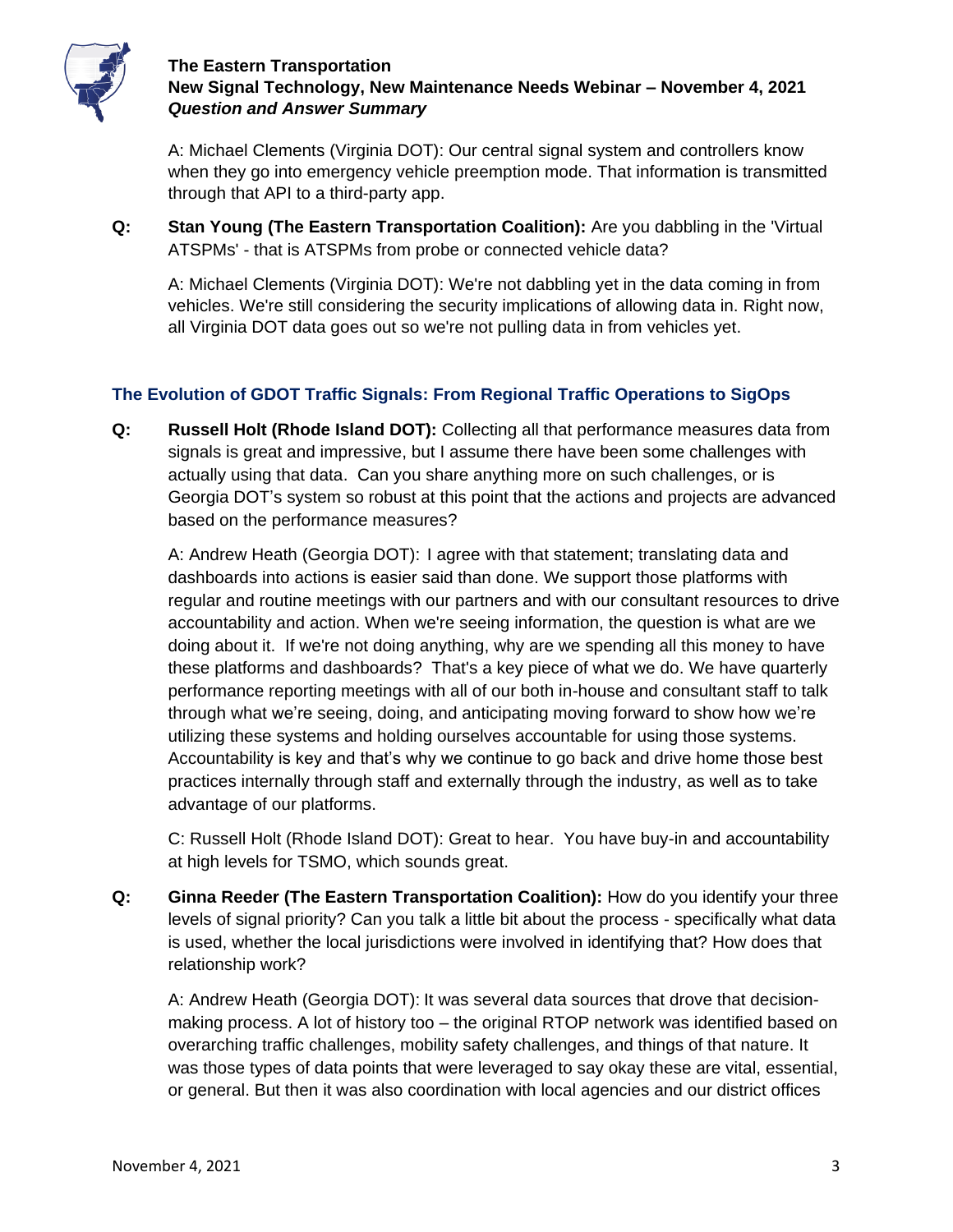

out in the field where we talked through the issues that came up. Ultimately it was an iterative process. We would try new things, then make adjustments from there. The key part of that is that the system is designed to be flexible. For example, we are hosting the World Series Champion Braves Parade (on November 5) and it is happening up in Cobb County along a major arterial, which has quite a few arterials that feed into it. We've got to put a lot of focus on that specific network and specific system when we host the parade. Afterward, they return to their previous status. It's meant to be a flexible system. As we look at it, we've got to consider the top-line resources that we have available to make sure we work within those constraints.

**Q: Robert Cochrane (Virginia DOT):** Do you factor in your health metrics into your vital, essential, and general classifications to signals? Is the classification mostly for maintenance or for engineering too?

A: Andrew Heath (Georgia DOT): The health metrics are tied into all of the traffic signals included within our active management umbrella. The difference between classifications may result in different performance targets within the index.

**Q: John Gregg (Massachusetts DOT):** Is the signal maintenance performed by contractors only or do you have in-house electricians/technicians that also do the same?

A: Andrew Heath (Georgia DOT): It's both. For states, hiring and retaining technicians has continued to be a challenge, but we do have that capability across our districts. We've seen continued reliance on our contractors, primarily when we're in emergencies such as a hurricane, things of that nature; we rely very heavily on our on-call maintenance contractors. That's why we wanted to build those contracts to be as quick and responsive as we could, with predefined prices for various activities. It's worked well for us in doing it that way.

**Q: Neil Boudreau (Massachusetts DOT):** We are working on contracts to outfit all of the signals within a district region with comms to add the performance measurement capabilities, but the question we are asking is who is going to use the information and if we look to hire someone, what job duties would we want? Do you have anyone assigned to do this work in the central office or is it specific to your regions?

A: Andrew Heath (Georgia DOT): We don't have specific positions within our office to do that. That became another line item for the continued evolution and growth of our traffic engineers. It's a continuing adjustment in the business process. We've had varying levels of success. For example, we have some traffic engineers that if we want to implement a plan, they won't do so until they've been in the field to check, validate, and do it the traditional way. We also have several engineers that dove headfirst into data and technology; they make a big difference from their desks. It's a work in progress and I think that we continue to evolve. The main thing is continuing to press and push that accountability factor because that's how you influence your business process. It becomes your core tool to manage your system because it's there for that reason. That's been our approach; we don't have a silver bullet for doing it. I don't know if just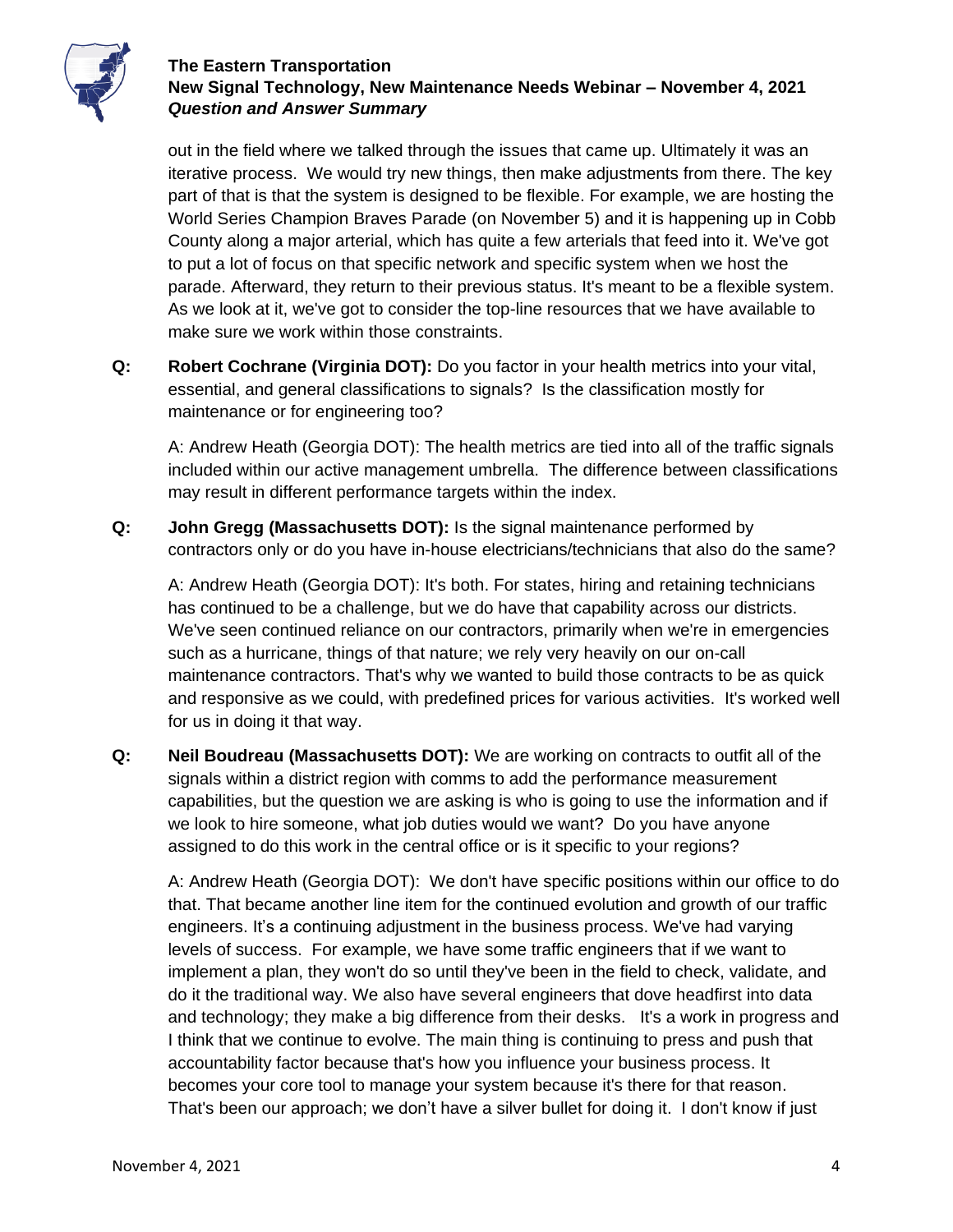

hiring someone to take advantage of that is necessarily the answer but I think it can certainly help to have a champion in doing that. It's saying this is the way we're going and let's continue to push that way.

**Q: Stan Young (The Eastern Transportation Coalition):** I love the name 'SigOps', sounds sophisticated (which it is), similar to a National Intel Agency directorate. Similar question, is Georgia dabbling in 'Virtual ATSPMs' from probe data or CV data for lower priority signals?

A: Andrew Heath (Georgia DOT): We worked with our communications department and a marketing group to come up with that name. That was a fascinating activity understanding font types and colors that are specifically picked out and why. When we rolled that out, staff thought that was the coolest thing ever to see is "powered by Georgia DOT". It gives credence to this program.

From a virtual ATSPM perspective, I don't know if I would say that we're doing that. From a connected vehicle perspective, we are starting to pull data in at various locations through onboard units attached to the can bus of vehicles. We're starting to get into that world. That's been a challenge from a security perspective with our IT folks. We are standing up a Statewide Travel Management System (STMS) to help address some of the security issues. One of the things that we're doing along those lines is we are outfitting all of our safety service patrol (HERO) here in Georgia with onboard units to communicate to our infrastructure as part of a grant award that we received through the Advanced Transportation and Congestion Management Technologies Deployment (ATCMTD) program. As part of that project, Georgia Tech will be running a digital twin from that connected vehicle data to see what is happening from an operations perspective using the HERO connected vehicle data as its source. I'm not sure if that's necessarily virtual ATSPM. I think it kind of speaks to that concept. The way we're referring it to is essentially a digital twin of the signal system at that specific location where we're introducing the project.

# **Regional Traffic Operations (RTOP)**

**Q: Christina Doughney (New York State DOT):** What platform/provider do you use for probe data and how do you use it, what types of projects and analysis?

A: Brett Sellers (Alabama DOT): We use HERE for our probe data. They have partnered with Iteris for our performance metrics known as ClearGuide. We use HERE in everything that we do – they are integrated into our ATMS and our TMC. We use the ClearGuide platform a lot including building our TSMO Capital Program, specifically when we went to seek money for that program. We have not used it as much in our RTOP for travel times. We've utilized it more for presentations and illustrating the beginning and ending benefits, similar to Tuscaloosa and much more, such as a long-